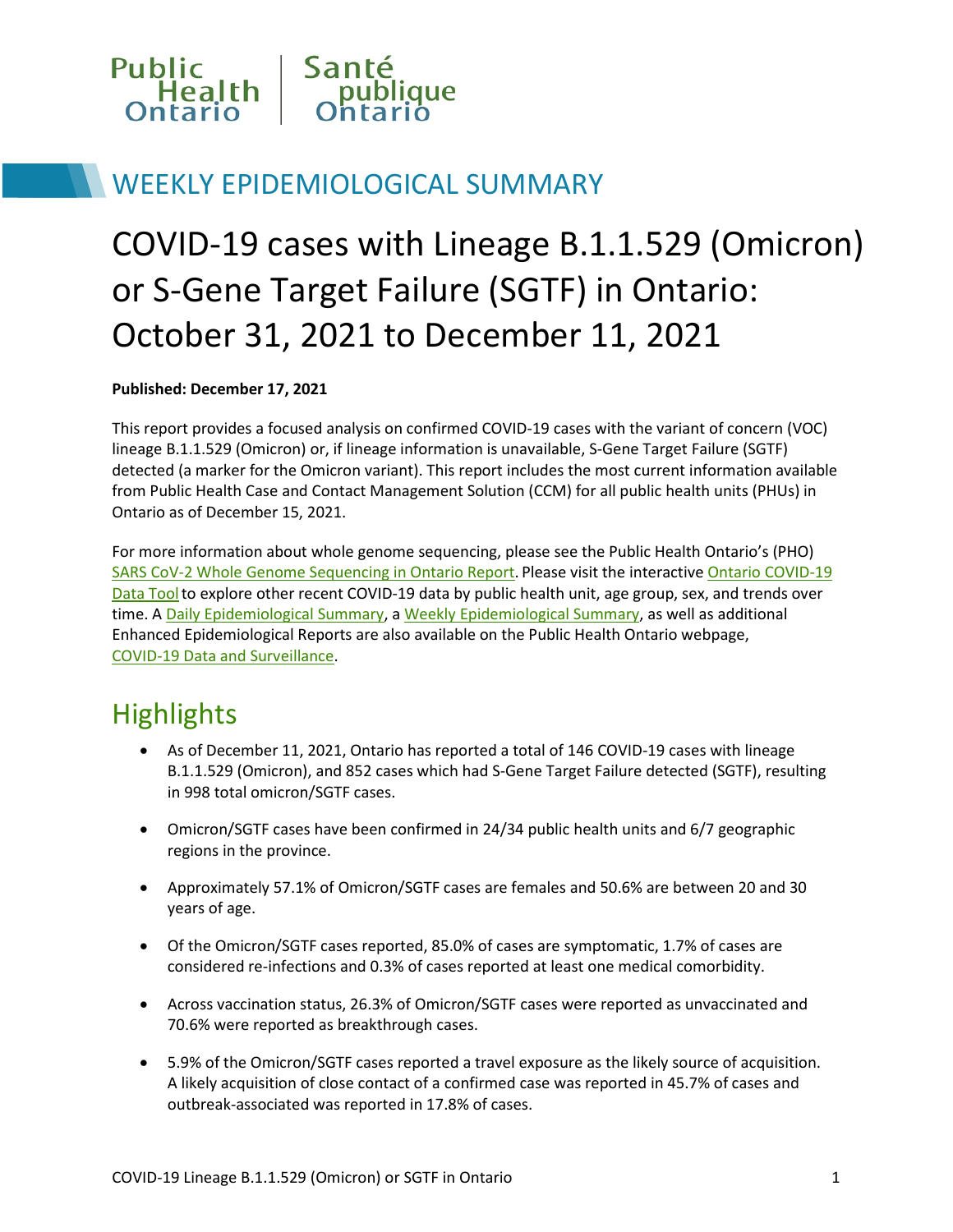- A total of 0 fatalities have been reported among Omicron/SGTF cases (case fatality: 0.0%). Only 5 hospitalizations (0.5%) have been reported among the Omicron/SGTF cases.
- Since October 31 (week 44), there have been 27 outbreaks with Omicron or SGTF reported as the outbreak lineage or mutation, respectively.

The term public health unit reported date in this document refers to the date local public health units were first notified of the case. Data corrections or updates can result in case records being removed and or updated from past reports. Thus comparisons of case counts by public health unit reported date may not align with daily 'new' cases publicly reported by the province for the same time period, which reflects the difference in cumulative counts between one day and the next.

#### 1,000 Lineage B.1.1.529 (Omicron) 900 S-gene target failure 800 Subject to reporting lag 700 Number of cases 600 500  $400$ 300 200 100  $\mathsf{O}\xspace$ 46 47 48 49 44 45 **Reported week**

Note: Week-44 refers to October 31 to November 6, 2021 and week 49 refers to December 5 to 11, 2021. See [Table 1A](#page-17-0) in Appendix A for a list of the weeks and corresponding start and end dates. Reported week is the week the case was reported, not the week that the VOC was identified. Details on testing for variants of concern are in the [Technical Notes.](#page-13-0) Interpret the VOC trends with caution due to the varying time required to complete testing and/or genomic analysis following the initial positive test for SARS-CoV-2. The grey bar represents days where data may change as a result of lags in case identification, reporting and/or data entry (for COVID-19 cases), and additionally, as a result of lags in sequencing (for COVID-19 variants of concern cases).

\*Cases with S-gene target failure without lineage information identified by PCR assay and reported in CCM as of the extraction time. If a VOC is identified through genomic analysis, cases initially classified as a mutation may be updated and moved to the appropriate lineage (e.g. B.1.1.529). Data Source: CCM

COVID-19 Lineage B.1.1.529 (Omicron) or SGTF in Ontario 2

### Case Characteristics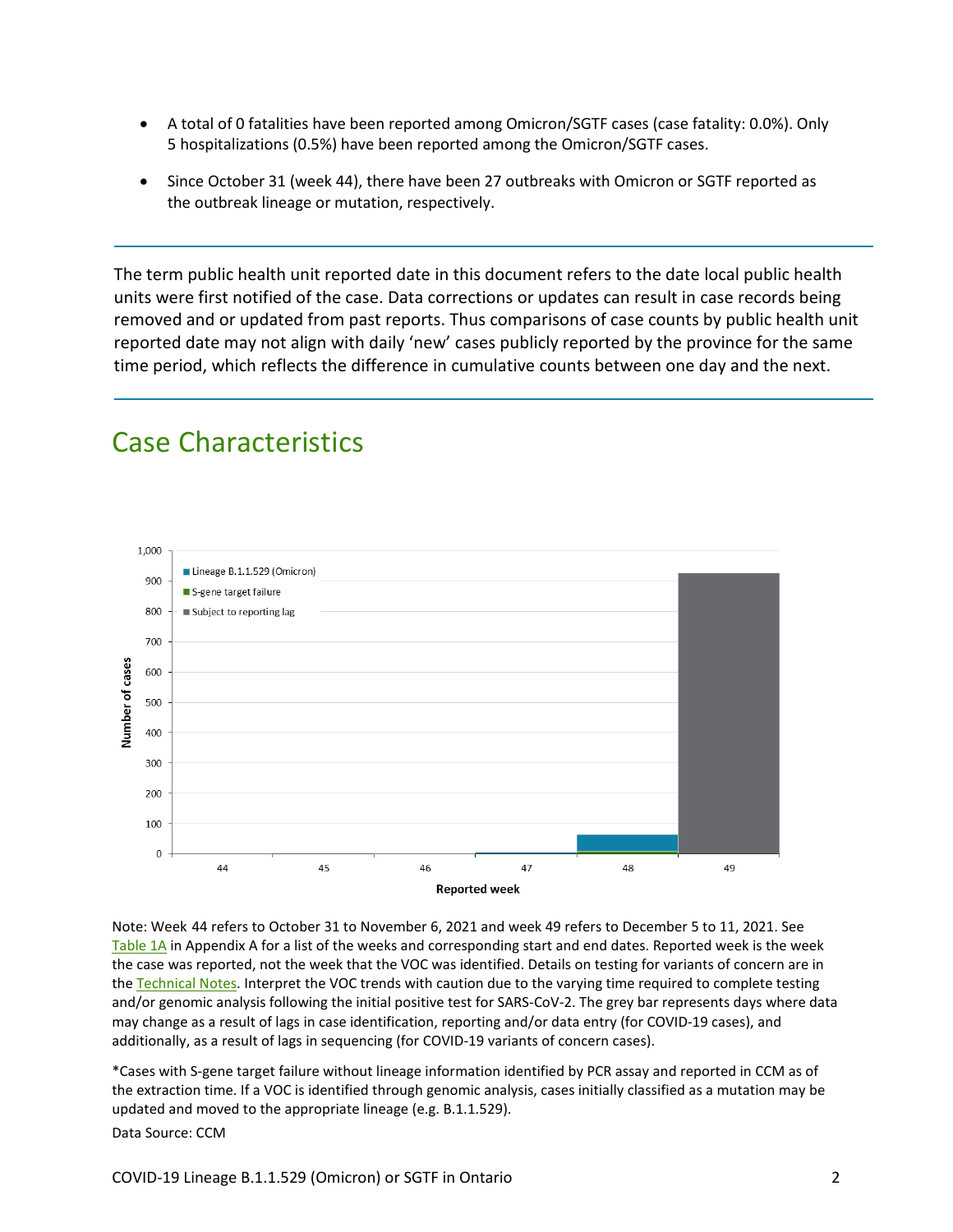**Figure 2. Confirmed cases of COVID-19 lineage B.1.1.529 (Omicron) or SGTF\* by likely acquisition and public health unit reported week: Ontario, October 31, 2021 to December 11, 2021**



Note: Week-44 refers to October 31 to November 6, 2021 and week 49 refers to December 5 to 11, 2021. See [Table 1A](#page-17-0) in Appendix A for a list of the weeks and corresponding start and end dates. Reported week is based on the week the case was reported, not the week that the VOC was identified. Details on testing for variants of concern are in the [Technical Notes.](#page-13-0) Interpret the VOC trends with caution due to the varying time required to complete testing and/or genomic analysis following the initial positive test for SARS-CoV-2.The grey bar represents days where data may change as a result of lags in case identification, reporting and/or data entry (for COVID-19 cases), and additionally, as a result of lags in sequencing (for COVID-19 variants of concern cases).

\*Includes all confirmed COVID-19 cases with lineage B.1.1.529 (Omicron) identified by genomic analysis as well as cases with S-gene target failure without lineage information identified by PCR assay and reported in CCM as of the extraction time.

Data Source: CCM

### **Table 1. Number of confirmed COVID-19 cases of B.1.1.529 (Omicron) or SGTF\* by sex and age group: Ontario**

| <b>Sex and Age Group (Years)</b> | Cumulative case count up to<br><b>December 11, 2021</b> | <b>Cumulative percentage</b> |
|----------------------------------|---------------------------------------------------------|------------------------------|
| Sex: Male                        | 424                                                     | 42.5%                        |
| Sex: Female                      | 570                                                     | 57.1%                        |
| Ages: 0-4                        | 18                                                      | 1.8%                         |
| Ages: 5-11                       | 103                                                     | 10.3%                        |
| Ages: 12-19                      | 182                                                     | 18.2%                        |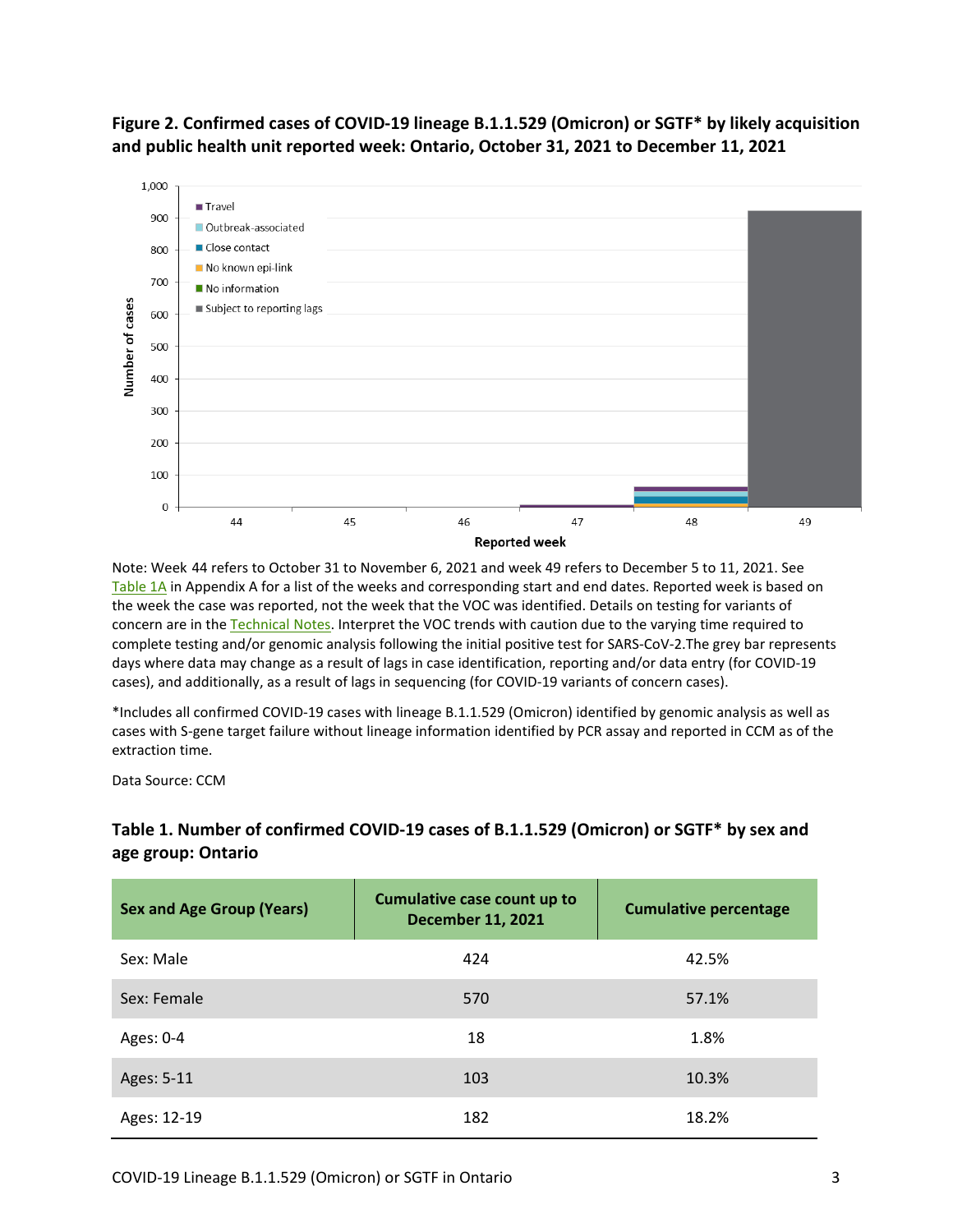| <b>Sex and Age Group (Years)</b> | Cumulative case count up to<br><b>December 11, 2021</b> | <b>Cumulative percentage</b> |
|----------------------------------|---------------------------------------------------------|------------------------------|
| Ages: 20-39                      | 505                                                     | 50.6%                        |
| Ages: 40-59                      | 159                                                     | 15.9%                        |
| Ages: 60-79                      | 29                                                      | 2.9%                         |
| Ages: 80 and over                | $\mathcal{P}$                                           | 0.2%                         |
| <b>Total</b>                     | 998                                                     | 100.0%                       |

Note: Not all cases have a reported sex or age. Data corrections or updates can result in case records being removed and/or updated from past reports and may result in subset totals (i.e., sex, age group) differing from past publicly reported case counts.

\*Includes all confirmed COVID-19 cases with lineage B.1.1.529 (Omicron) identified by genomic analysis as well as cases with S-gene target failure without lineage information identified by PCR assay and reported in CCM as of the extraction time.

Data Source: CCM

| <b>Symptom status</b> | Cumulative case count up to<br><b>December 11, 2021</b> | <b>Cumulative percentage</b> |
|-----------------------|---------------------------------------------------------|------------------------------|
| Symptomatic           | 848                                                     | 85.0%                        |
| Asymptomatic          | 93                                                      | 9.3%                         |
| Unknown**             | 57                                                      | 5.7%                         |
| <b>Total</b>          | 998                                                     | 100.0%                       |

#### **Table 2. Confirmed cases of B.1.1.529 (Omicron) or SGTF\* by symptom status: Ontario**

**N**ote: \*Includes all confirmed COVID-19 cases with lineage B.1.1.529 (Omicron) identified by genomic analysis as well as cases with S-gene target failure without lineage information identified by PCR assay and reported in CCM as of the extraction time.

\*\*No symptom data was recorded in CCM including specifying that the case was asymptomatic.

Data Source: CCM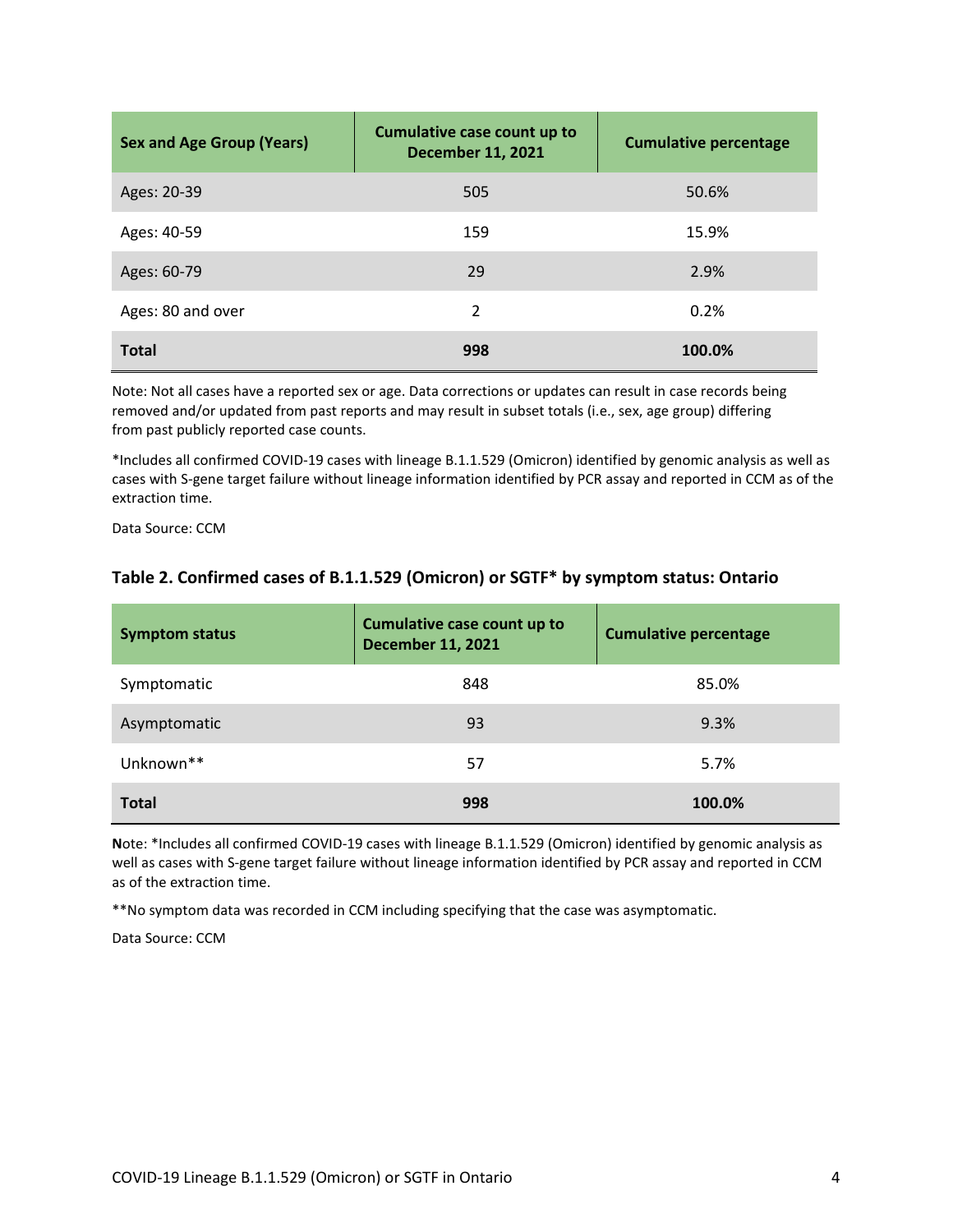#### **Table 3: Summary of reinfection cases of B.1.1.529 (Omicron) or SGTF\*: Ontario**

| <b>Reinfection</b>          | Cumulative case count up to<br><b>December 11, 2021</b> | <b>Percentage of all cases</b> |
|-----------------------------|---------------------------------------------------------|--------------------------------|
| Number of reinfection cases |                                                         | 1.7%                           |

Note: Cases identified as reinfections meeting the [Ministry of Health: Case Definition – Coronavirus Disease](http://www.health.gov.on.ca/en/pro/programs/publichealth/coronavirus/docs/2019_case_definition.pdf)  [\(COVID-19\) a](http://www.health.gov.on.ca/en/pro/programs/publichealth/coronavirus/docs/2019_case_definition.pdf)s indicated by public health units selecting the reinfection checkbox.

\*Includes all confirmed COVID-19 cases with lineage B.1.1.529 (Omicron) identified by genomic analysis as well as cases with S-gene target failure without lineage information identified by PCR assay and reported in CCM as of the extraction time.

Data Source: CCM

#### **Table 4: Summary of comorbidities of B.1.1.529 (Omicron) or SGTF\* cases: Ontario**

| <b>Comorbidity</b>                     | Cumulative case count up to<br><b>December 11, 2021</b> | <b>Percentage of all cases</b> |
|----------------------------------------|---------------------------------------------------------|--------------------------------|
| Any medical comorbidity<br>reported    | 3                                                       | 0.3%                           |
| No medical comorbidities<br>reported** | 995                                                     | 99.7%                          |

Note: Information for how cases are grouped within each category is available in the [Technical Notes.](#page-13-0)

\*Includes all confirmed COVID-19 cases with lineage B.1.1.529 (Omicron) identified by genomic analysis as well as cases with S-gene target failure without lineage information identified by PCR assay and reported in CCM as of the extraction time.

\*\*May include cases that have a medical co-morbidity, but the information was not recorded in CCM

Data Source: CCM

### Vaccine Status

**Table 5. Summary of confirmed cases of COVID-19 lineage B.1.1.529 (Omicron) or SGTF\* by vaccine status: Ontario**

| <b>Vaccine status</b> | Cumulative case count up to<br><b>December 11, 2021</b> | <b>Percentage of all cases</b> |
|-----------------------|---------------------------------------------------------|--------------------------------|
| Unvaccinated          | 262                                                     | 26.3%                          |
| Partially vaccinated  | 14                                                      | 1.4%                           |
| Breakthrough          | 705                                                     | 70.6%                          |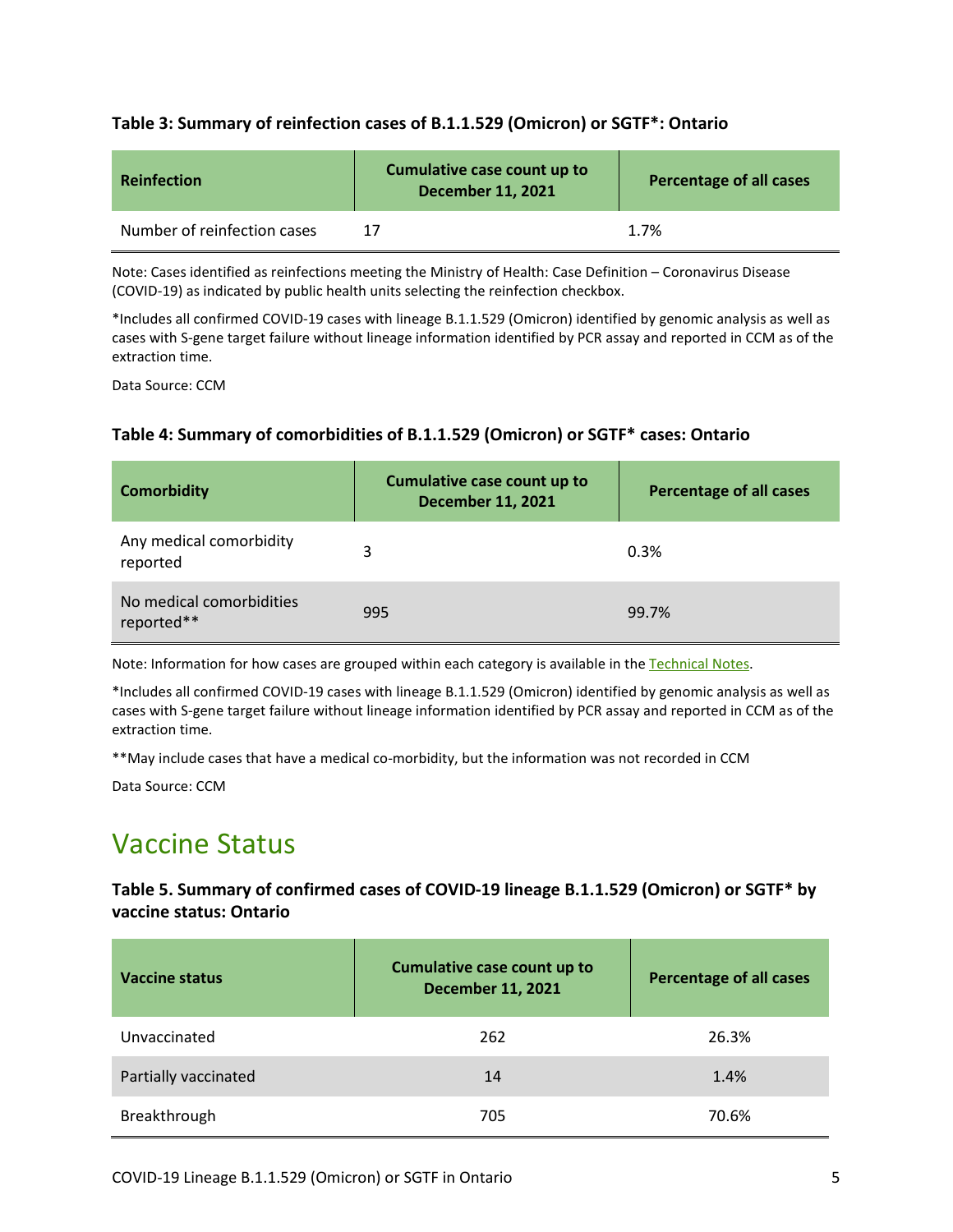| Vaccine status        | <b>Cumulative case count up to</b><br><b>December 11, 2021</b> | <b>Percentage of all cases</b> |
|-----------------------|----------------------------------------------------------------|--------------------------------|
| Post-dose 3           | q                                                              | 0.9%                           |
| Unknown <sup>**</sup> | 8                                                              | 0.8%                           |

Note: Vaccine category definitions are included in the [Technical Notes.](#page-13-0) 

\*Includes all confirmed COVID-19 cases with lineage B.1.1.529 (Omicron) identified by genomic analysis as well as cases with S-gene target failure without lineage information identified by PCR assay and reported in CCM as of the extraction time.

\*\*Vaccination status may be unknown for cases reported to CCM after COVaxON data was extracted and linked to CCM data on December 13, 2021.

Data Source: CCM, COVaxON

### Exposure

#### **Table 6. Summary of confirmed lineage B.1.1.529 (Omicron) or SGTF\* cases likely source of acquisition: Ontario**

| <b>Exposure</b>                      | Cumulative case count up to<br><b>December 11, 2021</b> | <b>Cumulative percentage</b> |
|--------------------------------------|---------------------------------------------------------|------------------------------|
| Travel                               | 59                                                      | 5.9%                         |
| Outbreak-associated                  | 178                                                     | 17.8%                        |
| Close contact of a confirmed<br>case | 456                                                     | 45.7%                        |
| No known epidemiological link        | 206                                                     | 20.6%                        |
| Information missing or<br>unknown    | 99                                                      | 9.9%                         |
| <b>Total</b>                         | 998                                                     | 100.0%                       |

Note: Information for how cases are grouped within each category is available in the [Technical Notes.](#page-13-0)

\*Includes all confirmed COVID-19 cases with lineage B.1.1.529 (Omicron) identified by genomic analysis as well as cases with S-gene target failure without lineage information identified by PCR assay and reported in CCM as of the extraction time.

Data Source: CCM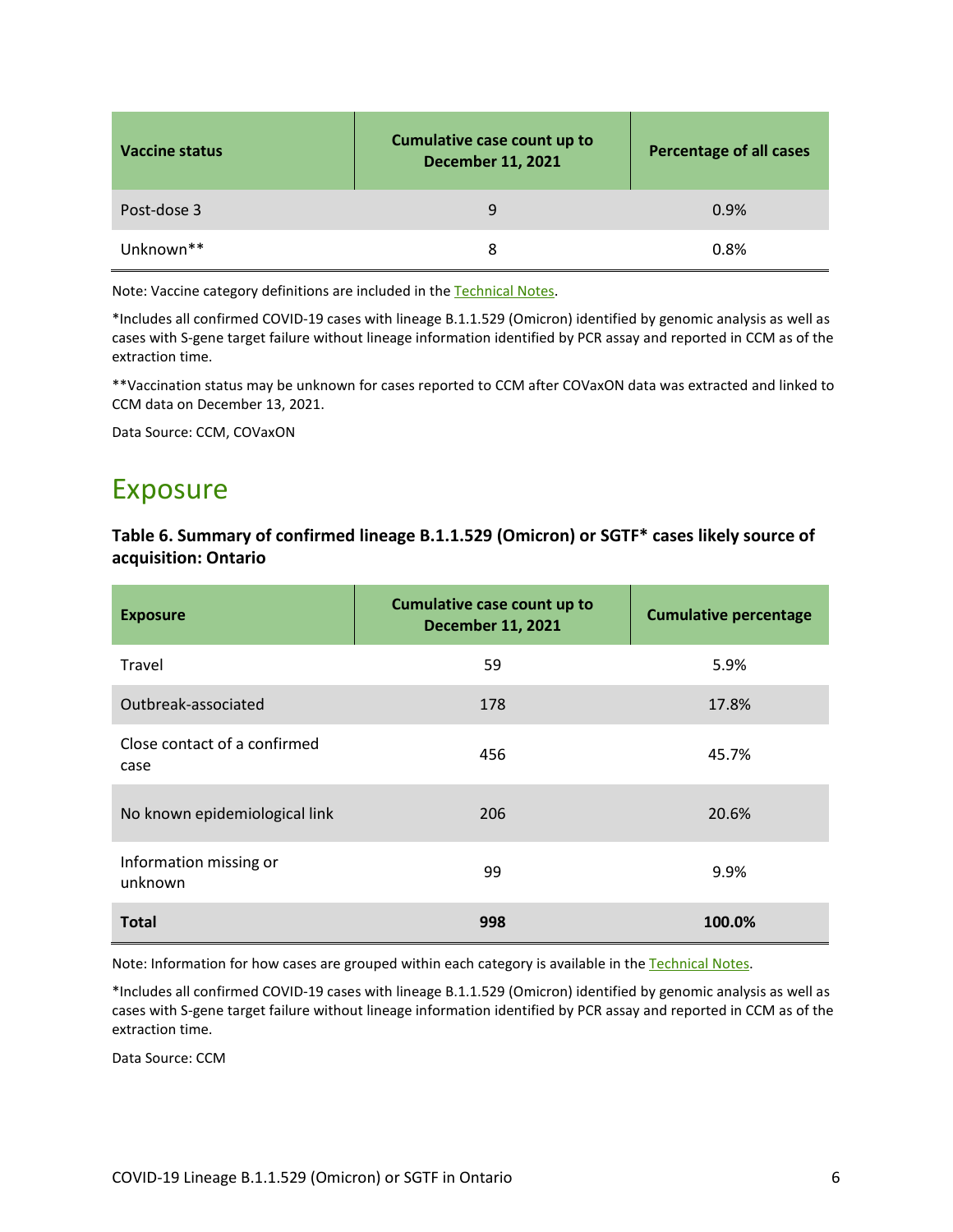## Severity

### **Table 7. Confirmed cases of COVID-19 lineage B.1.1.529 (Omicron) or SGTF\* by severity and outcome: Ontario**

| <b>Severity</b>                   | Cumulative case count up to<br><b>December 11, 2021</b> | <b>Percentage of all cases</b> |
|-----------------------------------|---------------------------------------------------------|--------------------------------|
| Ever hospitalized                 | 5                                                       | 0.5%                           |
| Ever in intensive care unit (ICU) | 0                                                       | $0.0\%$                        |
| Fatal outcome                     | 0                                                       | 0.0%                           |

Note: The determination of severity and outcome indicators are described in th[e Technical Notes.](#page-13-0) Data corrections or updates can result in case records being removed and/or updated and may result in totals differing from past publicly reported case counts.

\*Includes all confirmed COVID-19 cases with lineage B.1.1.529 (Omicron) identified by genomic analysis as well as cases with S-gene target failure without lineage information identified by PCR assay and reported in CCM as of the extraction time.

Data Source: CCM

## Geography

#### **Table 8. Number of confirmed COVID-19 cases of B.1.1.529 (Omicron) or SGTF\* by public health unit and region: Ontario**

| <b>Public Health Unit and Region</b>       | <b>Cumulative case count up</b><br>to December 11, 2021 | <b>Percentage of</b><br>cumulative cases |
|--------------------------------------------|---------------------------------------------------------|------------------------------------------|
| Northwestern Health Unit                   | 0                                                       | 0.0%                                     |
| Thunder Bay District Health Unit           | 6                                                       | 0.6%                                     |
| <b>TOTAL NORTH WEST</b>                    | 6                                                       | 0.6%                                     |
| Algoma Public Health                       | $\Omega$                                                | 0.0%                                     |
| North Bay Parry Sound District Health Unit | $\Omega$                                                | 0.0%                                     |
| Porcupine Health Unit                      | 0                                                       | 0.0%                                     |
| Public Health Sudbury & Districts          | 0                                                       | 0.0%                                     |
| <b>Timiskaming Health Unit</b>             | $\Omega$                                                | 0.0%                                     |
| <b>TOTAL NORTH EAST</b>                    | $\Omega$                                                | 0.0%                                     |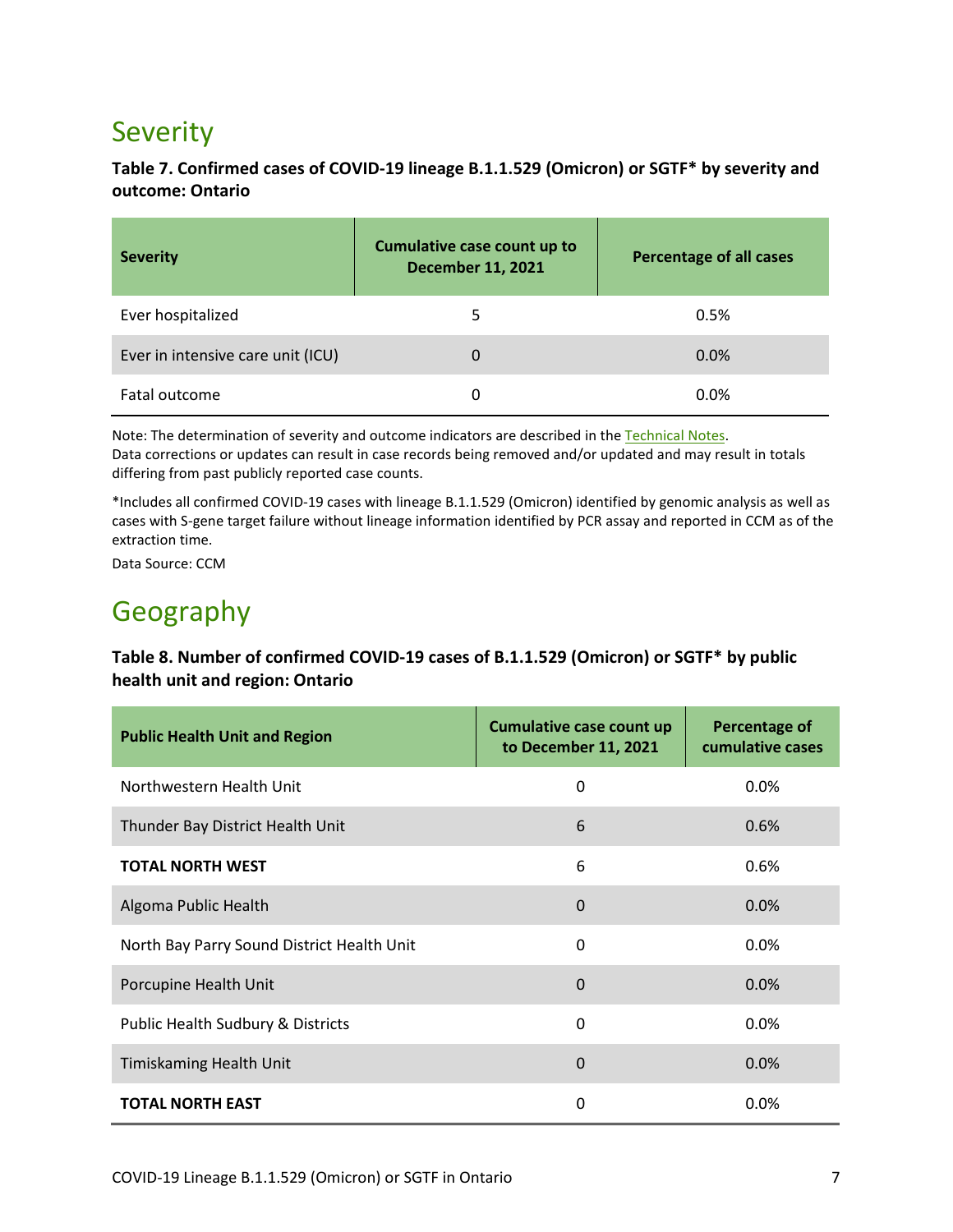| <b>Public Health Unit and Region</b>                               | <b>Cumulative case count up</b><br>to December 11, 2021 | <b>Percentage of</b><br>cumulative cases |
|--------------------------------------------------------------------|---------------------------------------------------------|------------------------------------------|
| <b>Ottawa Public Health</b>                                        | 154                                                     | 15.4%                                    |
| Eastern Ontario Health Unit                                        | 8                                                       | 0.8%                                     |
| Hastings Prince Edward Public Health                               | $\mathbf{1}$                                            | 0.1%                                     |
| Kingston, Frontenac and Lennox & Addington<br><b>Public Health</b> | 363                                                     | 36.4%                                    |
| Leeds, Grenville & Lanark District Health Unit                     | $\overline{7}$                                          | 0.7%                                     |
| Renfrew County and District Health Unit                            | $\mathbf{1}$                                            | 0.1%                                     |
| <b>TOTAL EASTERN</b>                                               | 534                                                     | 53.5%                                    |
| Durham Region Health Department                                    | 41                                                      | 4.1%                                     |
| Haliburton, Kawartha, Pine Ridge District Health<br>Unit           | $\boldsymbol{0}$                                        | 0.0%                                     |
| Peel Public Health                                                 | 71                                                      | 7.1%                                     |
| Peterborough Public Health                                         | $\mathbf{1}$                                            | 0.1%                                     |
| Simcoe Muskoka District Health Unit                                | 13                                                      | 1.3%                                     |
| York Region Public Health                                          | 34                                                      | 3.4%                                     |
| <b>TOTAL CENTRAL EAST</b>                                          | 160                                                     | 16.0%                                    |
| <b>Toronto Public Health</b>                                       | 112                                                     | 11.2%                                    |
| <b>TOTAL TORONTO</b>                                               | 112                                                     | 11.2%                                    |
| Chatham-Kent Public Health                                         | $\pmb{0}$                                               | 0.0%                                     |
| Grey Bruce Health Unit                                             | 4                                                       | 0.4%                                     |
| Huron Perth Public Health                                          | $\mathbf{1}$                                            | 0.1%                                     |
| Lambton Public Health                                              | $\mathbf{1}$                                            | 0.1%                                     |
| Middlesex-London Health Unit                                       | 12                                                      | 1.2%                                     |
| Southwestern Public Health                                         | 0                                                       | 0.0%                                     |
| Windsor-Essex County Health Unit                                   | $\mathbf{1}$                                            | 0.1%                                     |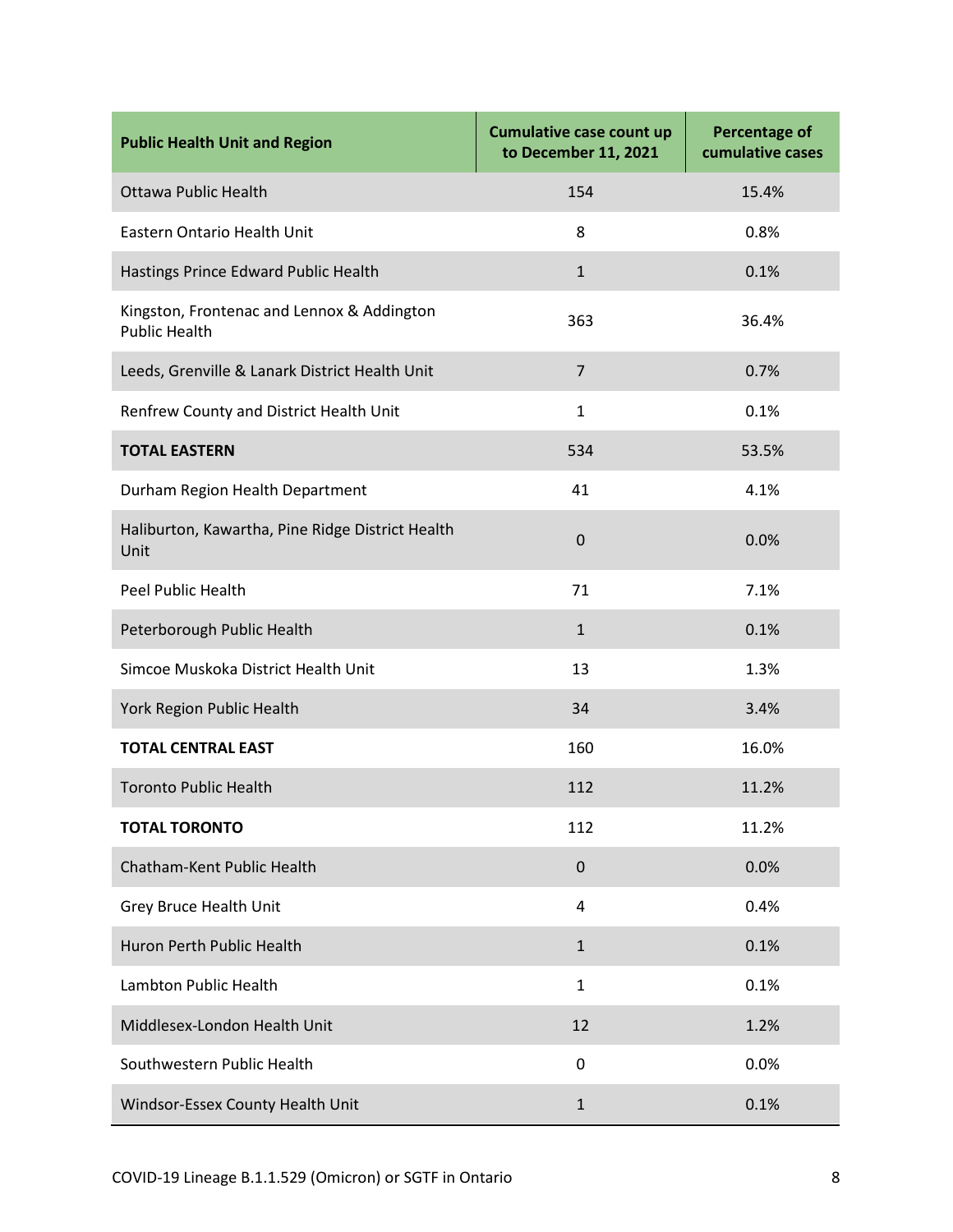| <b>Public Health Unit and Region</b>                              | <b>Cumulative case count up</b><br>to December 11, 2021 | <b>Percentage of</b><br>cumulative cases |
|-------------------------------------------------------------------|---------------------------------------------------------|------------------------------------------|
| <b>TOTAL SOUTH WEST</b>                                           | 19                                                      | 1.9%                                     |
| <b>Brant County Health Unit</b>                                   | $\overline{7}$                                          | 0.7%                                     |
| City of Hamilton Public Health Services                           | 25                                                      | 2.5%                                     |
| Haldimand-Norfolk Health Unit                                     | $\Omega$                                                | 0.0%                                     |
| Halton Region Public Health                                       | 78                                                      | 7.8%                                     |
| Niagara Region Public Health                                      | 3                                                       | 0.3%                                     |
| Region of Waterloo Public Health and Emergency<br><b>Services</b> | 24                                                      | 2.4%                                     |
| Wellington-Dufferin-Guelph Public Health                          | 30                                                      | 3.0%                                     |
| <b>TOTAL CENTRAL WEST</b>                                         | 167                                                     | 16.7%                                    |
| <b>TOTAL ONTARIO</b>                                              | 998                                                     | 100.0%                                   |

Note: Details on testing for variants of concern are in th[e Technical Notes.](#page-13-0) Interpret the VOC trends with caution due to the varying time required to complete testing and/or genomic analysis following the initial positive test for SARS-CoV-2.

\*Includes all confirmed COVID-19 cases with lineage B.1.1.529 (Omicron) identified by genomic analysis as well as cases with S-gene target failure without lineage information identified by PCR assay and reported in CCM as of the extraction time.

## **Outbreaks**

**Table 9. Number of public health unit declared COVID-19 lineage B.1.1.529 (Omicron) or SGTF\* outbreaks by setting type: Ontario**

| <b>Setting Type</b>      | <b>Reported week</b><br>49 (December 5<br>to December 11) | Number of<br>ongoing<br>outbreaks | <b>Cumulative number</b><br>of outbreaks reported<br>to December 11 |
|--------------------------|-----------------------------------------------------------|-----------------------------------|---------------------------------------------------------------------|
| <b>Congregate Care</b>   | 0                                                         | 0                                 | O                                                                   |
| Long-term care homes     | $\Omega$                                                  | 0                                 | 0                                                                   |
| Retirement homes         | 0                                                         | 0                                 | 0                                                                   |
| Hospitals                | $\Omega$                                                  | 0                                 | 0                                                                   |
| <b>Congregate Living</b> | 3                                                         | 3                                 | 3                                                                   |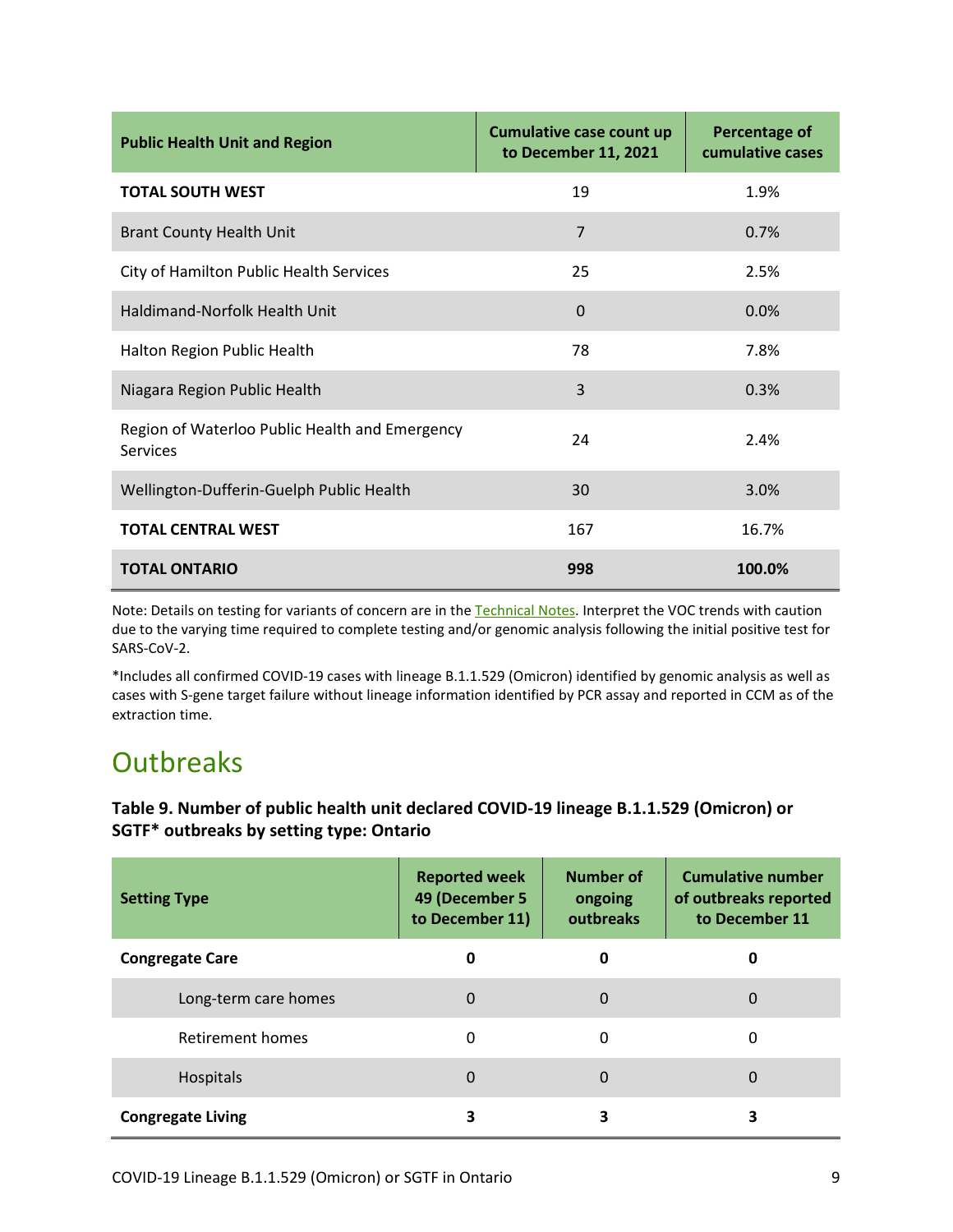| <b>Setting Type</b>              | <b>Reported week</b><br>49 (December 5<br>to December 11) | <b>Number of</b><br>ongoing<br>outbreaks | <b>Cumulative number</b><br>of outbreaks reported<br>to December 11 |
|----------------------------------|-----------------------------------------------------------|------------------------------------------|---------------------------------------------------------------------|
| Correctional facility            | $\pmb{0}$                                                 | $\pmb{0}$                                | $\pmb{0}$                                                           |
| Shelter                          | $\mathbf 0$                                               | 0                                        | 0                                                                   |
| Group Home/supportive<br>housing | $\overline{2}$                                            | $\overline{2}$                           | $\overline{2}$                                                      |
| Short-term accommodations        | 0                                                         | 0                                        | $\mathbf 0$                                                         |
| Congregate other                 | $\mathbf{1}$                                              | $\mathbf{1}$                             | $\mathbf{1}$                                                        |
| <b>Education and Childcare</b>   | 10                                                        | 11                                       | 11                                                                  |
| Child care                       | $\mathbf 0$                                               | $\mathbf 0$                              | $\mathbf 0$                                                         |
| $Camp - Day$                     | 0                                                         | 0                                        | 0                                                                   |
| Camp-Overnight                   | $\mathbf 0$                                               | $\mathbf 0$                              | $\mathbf 0$                                                         |
| Camp - Unspecified               | $\mathbf 0$                                               | 0                                        | 0                                                                   |
| School - Elementary              | $\overline{7}$                                            | $\overline{7}$                           | $\overline{7}$                                                      |
| School-<br>Elementary/secondary  | 0                                                         | 0                                        | 0                                                                   |
| School - Secondary               | $\overline{2}$                                            | $\overline{2}$                           | $\overline{2}$                                                      |
| School - Post-secondary          | $\mathbf{1}$                                              | $\overline{2}$                           | $\overline{2}$                                                      |
| <b>Other settings</b>            | 13                                                        | 13                                       | 13                                                                  |
| Bar/restaurant/nightclub         | $\overline{2}$                                            | $\overline{2}$                           | $\overline{2}$                                                      |
| Medical/health services          | $\mathbf{1}$                                              | $\mathbf{1}$                             | $\mathbf{1}$                                                        |
| Personal service settings        | $\pmb{0}$                                                 | 0                                        | 0                                                                   |
| <b>Recreational fitness</b>      | $\overline{3}$                                            | 3                                        | 3                                                                   |
| Retail                           | $\mathbf{1}$                                              | $\mathbf{1}$                             | $\mathbf{1}$                                                        |
| Other recreation/community       | $\mathbf{1}$                                              | $\mathbf{1}$                             | $\mathbf 1$                                                         |
| Workplace - Farm                 | 0                                                         | $\pmb{0}$                                | 0                                                                   |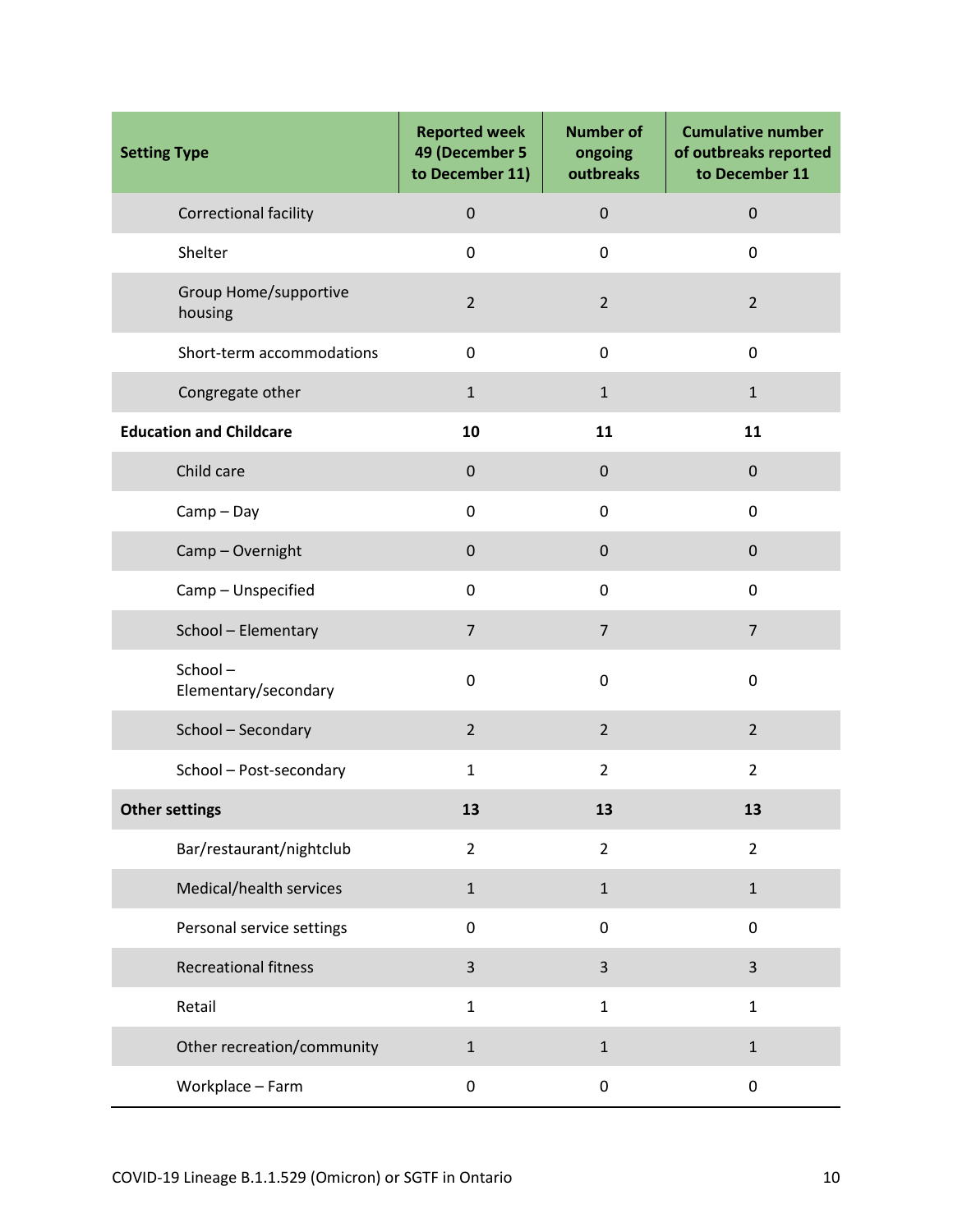| <b>Setting Type</b>              | <b>Reported week</b><br>49 (December 5<br>to December 11) | Number of<br>ongoing<br>outbreaks | <b>Cumulative number</b><br>of outbreaks reported<br>to December 11 |
|----------------------------------|-----------------------------------------------------------|-----------------------------------|---------------------------------------------------------------------|
| Workplace - Food processing      | 0                                                         | 0                                 | 0                                                                   |
| Other types of workplaces        | 3                                                         | 3                                 | 3                                                                   |
| Other                            | $\Omega$                                                  | 0                                 | 0                                                                   |
| Unknown                          | $\mathcal{P}$                                             | 2                                 | 2                                                                   |
| <b>Total number of outbreaks</b> | 26                                                        | 27                                | 27                                                                  |

Note: Reported week is based on the outbreak reported date, and if unavailable, the date the public health unit created the outbreak. Ongoing outbreaks are those that are reported in CCM as 'Open' and without a 'Declared Over Date' recorded. Interpret information for the most recent week with caution due to reporting lags. Outbreak categories are mutually exclusive. Retail includes settings such as grocery stores, pharmacies, malls, etc. Other types of workplaces include settings such as offices as well as warehousing, shipping and distribution, manufacturing facilities, mines and construction sites, etc. Other recreation/community includes settings such as entertainment and event venues, gatherings (e.g., weddings), religious facilities, etc. Medical/health services refer to settings such as doctor's office or clinic, wellness clinics, etc., and excludes categories listed in the congregate care setting group.

\*Includes all confirmed COVID-19 outbreaks with outbreak lineage field reported as 'lineage B.1.1.529' as well as outbreaks where the outbreak mutation field reported 'S-gene target failure'. Ongoing re-classification of settings for reported outbreaks can result in outbreak counts that may differ from previously reported counts. Outbreaks in settings outside of Ontario are excluded from all outbreak counts.

Data Source: CCM

### **Table 10. Confirmed cases of COVID-19\* associated with COVID-19 lineage B.1.1.529 (Omicron) or SGTF outbreaks by setting type and public health unit reported week: Ontario**

| Cases associated with the outbreak<br>setting type | <b>Reported week 48</b><br>(November 28 to<br>December 4) | <b>Reported week</b><br>49 (December 5<br>to December 11) | <b>Cumulative</b><br>number of<br>cases |
|----------------------------------------------------|-----------------------------------------------------------|-----------------------------------------------------------|-----------------------------------------|
| <b>Congregate Care</b>                             | <sup>0</sup>                                              | 0                                                         | 0                                       |
| Long-term care homes                               | $\Omega$                                                  | $\Omega$                                                  | 0                                       |
| Retirement homes                                   | 0                                                         | $\Omega$                                                  | $\mathbf 0$                             |
| Hospitals                                          | $\Omega$                                                  | $\mathbf 0$                                               | 0                                       |
| <b>Congregate Living</b>                           | 0                                                         | 20                                                        | 20                                      |
| <b>Correctional facility</b>                       | $\Omega$                                                  | $\Omega$                                                  | 0                                       |
| Shelter                                            | 0                                                         | 0                                                         | 0                                       |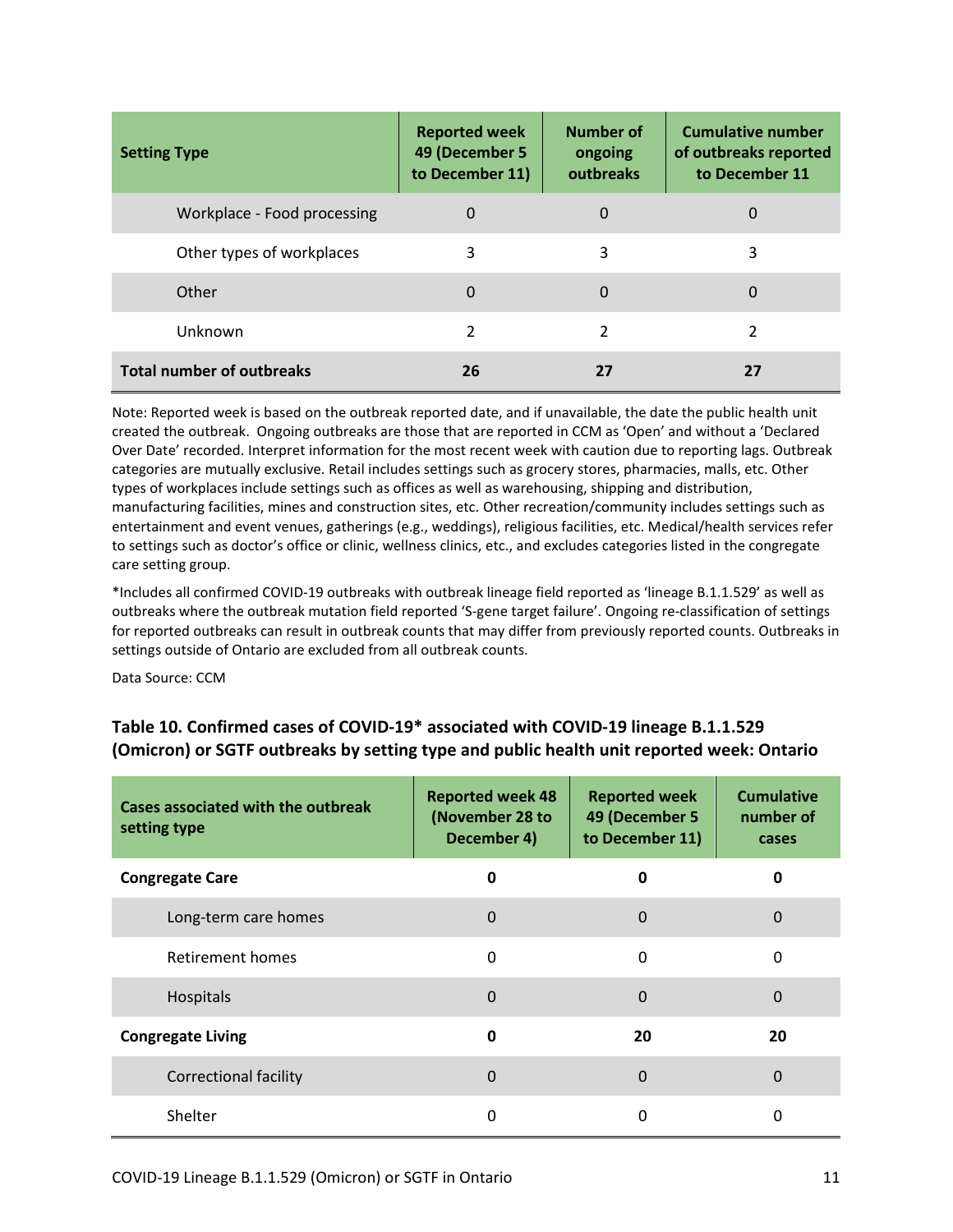| <b>Cases associated with the outbreak</b><br>setting type | <b>Reported week 48</b><br>(November 28 to<br>December 4) | <b>Reported week</b><br>49 (December 5<br>to December 11) | <b>Cumulative</b><br>number of<br>cases |
|-----------------------------------------------------------|-----------------------------------------------------------|-----------------------------------------------------------|-----------------------------------------|
| Group Home/supportive housing                             | $\pmb{0}$                                                 | 18                                                        | 18                                      |
| Short-term accommodations                                 | 0                                                         | $\mathbf 0$                                               | 0                                       |
| Congregate other                                          | $\pmb{0}$                                                 | $\overline{2}$                                            | $\overline{2}$                          |
| <b>Education and Childcare</b>                            | $\overline{2}$                                            | 29                                                        | 31                                      |
| Child care                                                | $\pmb{0}$                                                 | $\mathbf 0$                                               | $\pmb{0}$                               |
| $Camp - Day$                                              | $\mathbf 0$                                               | $\mathbf 0$                                               | 0                                       |
| Camp-Overnight                                            | $\mathbf 0$                                               | $\mathbf 0$                                               | 0                                       |
| Camp - Unspecified                                        | $\mathbf 0$                                               | $\mathbf 0$                                               | 0                                       |
| School - Elementary                                       | $\pmb{0}$                                                 | 25                                                        | 25                                      |
| School - Elementary/secondary                             | 0                                                         | $\mathbf 0$                                               | 0                                       |
| School - Secondary                                        | $\mathbf{1}$                                              | 3                                                         | $\overline{4}$                          |
| School - Post-secondary                                   | $\mathbf{1}$                                              | $\mathbf{1}$                                              | $\overline{2}$                          |
| <b>Other settings</b>                                     | 5                                                         | 75                                                        | 80                                      |
| Bar/restaurant/nightclub                                  | $\mathbf 0$                                               | 11                                                        | 11                                      |
| Medical/health services                                   | $\mathbf 0$                                               | 3                                                         | 3                                       |
| Personal service settings                                 | 0                                                         | 0                                                         | 0                                       |
| <b>Recreational fitness</b>                               | $\pmb{0}$                                                 | 28                                                        | 28                                      |
| Retail                                                    | $\mathbf 0$                                               | $\overline{4}$                                            | 4                                       |
| Other recreation/community                                | $\pmb{0}$                                                 | 5                                                         | 5                                       |
| Workplace - Farm                                          | $\mathbf 0$                                               | $\mathbf 0$                                               | 0                                       |
| Workplace - Food processing                               | $\pmb{0}$                                                 | $\mathbf 0$                                               | 0                                       |
| Other types of workplaces                                 | 5                                                         | 17                                                        | 22                                      |
| Other                                                     | $\pmb{0}$                                                 | $\boldsymbol{0}$                                          | $\pmb{0}$                               |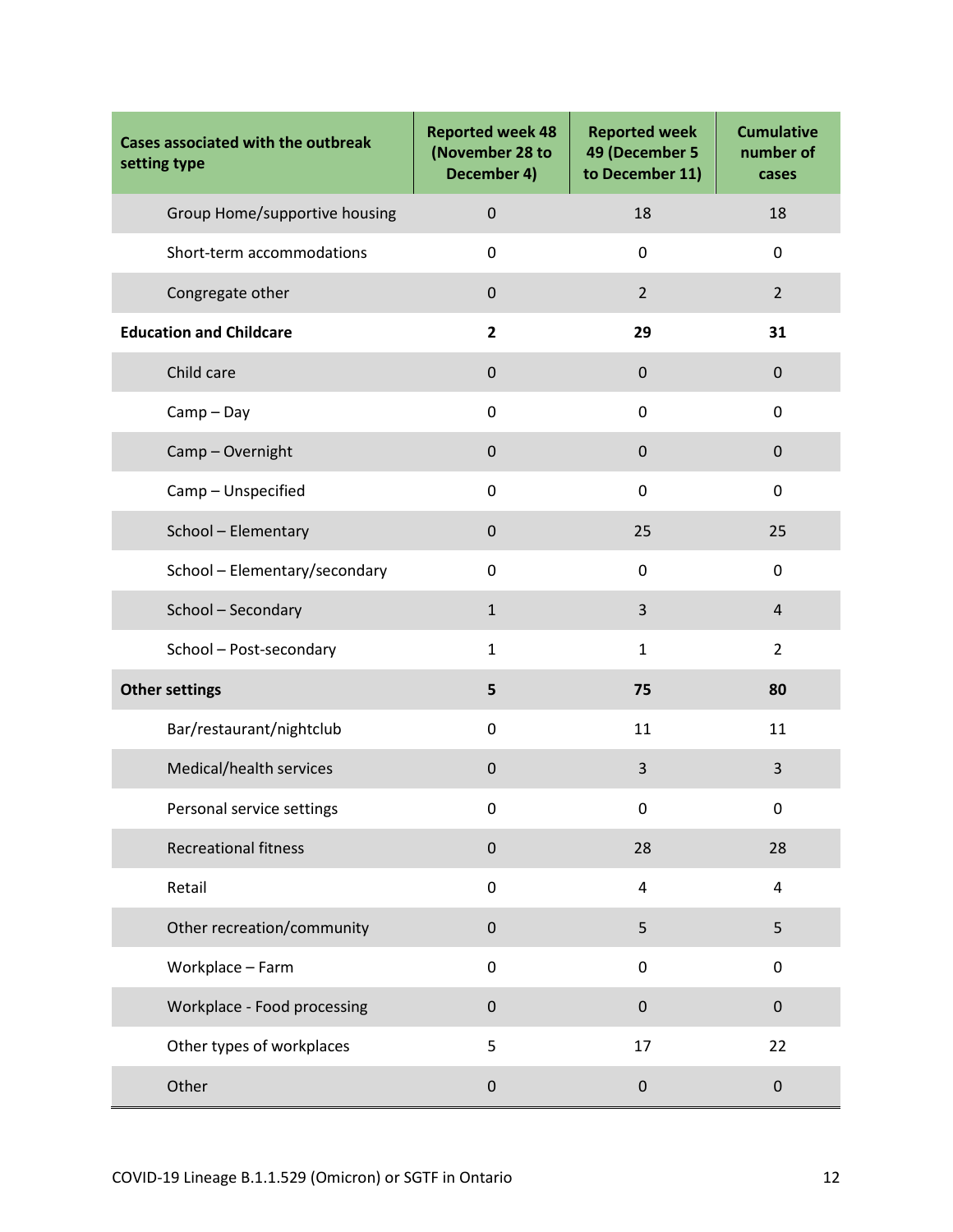| Cases associated with the outbreak<br>setting type | <b>Reported week 48</b><br>(November 28 to<br>December 4) | <b>Reported week</b><br>49 (December 5<br>to December 11) | <b>Cumulative</b><br>number of<br>cases |
|----------------------------------------------------|-----------------------------------------------------------|-----------------------------------------------------------|-----------------------------------------|
| Unknown                                            |                                                           |                                                           |                                         |
| <b>Total number of cases</b>                       |                                                           | 124                                                       | 131                                     |

Note: Interpret case counts for the most recent week with caution due to reporting lags. Outbreak categories are mutually exclusive. Retail includes settings such as grocery stores, pharmacies, malls, etc. Other types of workplaces include settings such as offices as well as warehousing, shipping and distribution, manufacturing facilities, mines, and construction sites, etc. Other recreation/community includes settings such as entertainment and event venues, gatherings (e.g., weddings), religious facilities, etc. Medical/health services refer to settings such as doctor's office or clinic, wellness clinics, etc., and excludes categories listed in the congregate care setting group.

\*Includes all cases linked to outbreaks where the outbreak lineage field is lineage B.1.1.529 (Omicron) or outbreak mutation field is S-gene Target Failure regardless of the case's lineage or mutation information (i.e., outbreak associated cases may include cases identified as lineage B.1.1.529 (Omicron), other COVID-19 lineages and cases without a lineage recorded in CCM).

Ongoing re-classification of settings for reported outbreaks can result in case counts that may differ from previously reported counts. Cases associated with outbreaks outside of Ontario are excluded from case counts in this table.

Data Source: CCM





Note: If public health unit outbreak reported date is unavailable, the date the public health unit created the outbreak is used. Week-44 refers to October 31 to November 6, 2021 and week 49 refers to December 5 to 11, 2021. See [Table 1A](#page-17-0) in Appendix A for a list of the weeks and corresponding start and end dates. Congregate living include group homes, shelters, correctional facilities, etc. Other settings include outbreaks within workplaces, restaurants, recreation etc.

\*Includes all confirmed COVID-19 outbreaks with outbreak lineage field reported as 'lineage B.1.1.529' as well as outbreaks where the outbreak mutation field reported 'S-gene target failure'.

Data Source: CCM

COVID-19 Lineage B.1.1.529 (Omicron) or SGTF in Ontario 13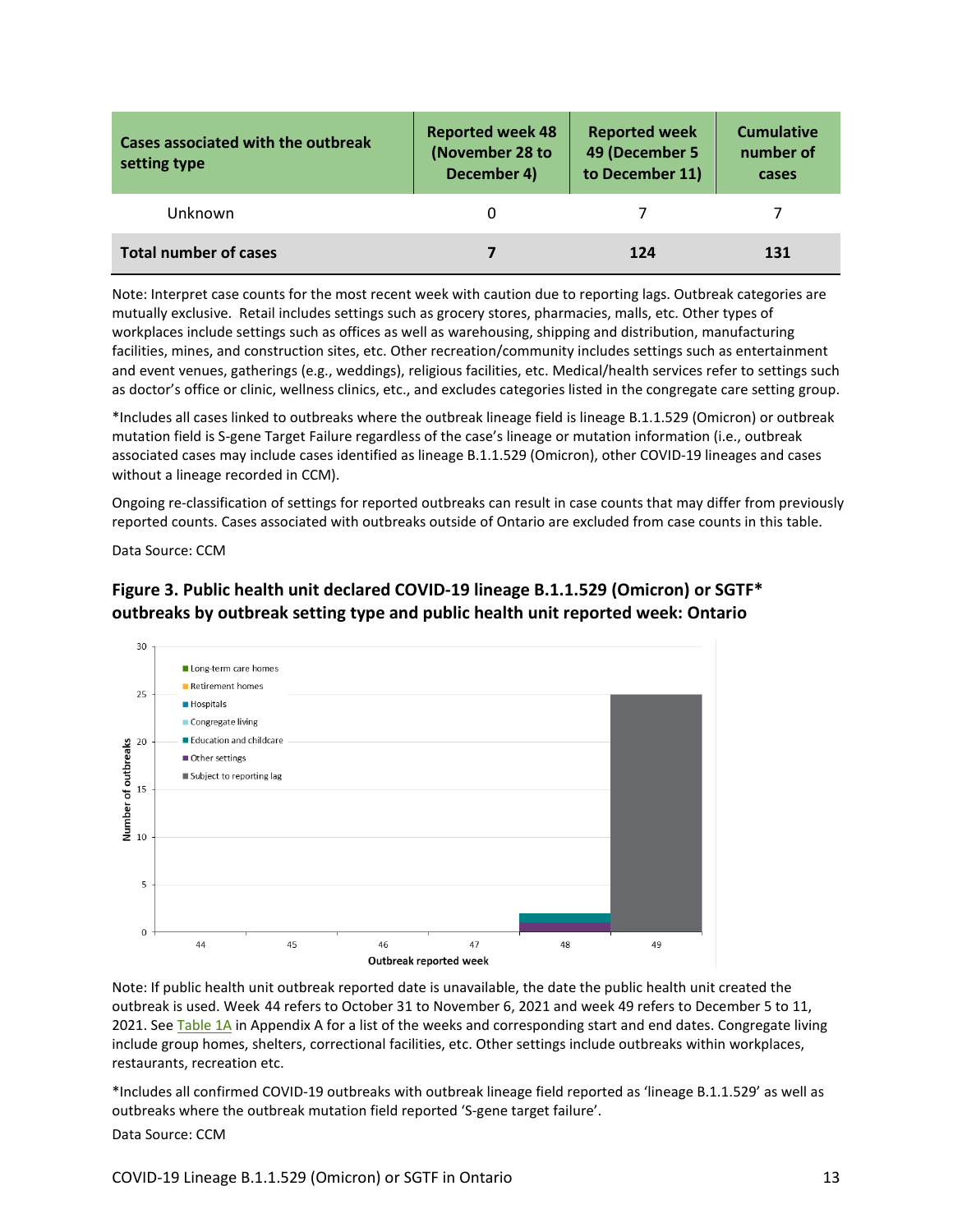## <span id="page-13-0"></span>Technical Notes

### Data Sources

- The data for this report were based on information successfully extracted from the Public Health Case and Contact Management Solution (CCM) for all PHUs by PHO as of **December 15, 2021 at 1 p.m**.
- COVID-19 vaccination data were based on information successfully extracted from the Ontario Ministry of Health's COVaxON application as of **December 13, 2021 at approximately 7 a.m.** COVaxON data was subsequently linked to COVID-19 case data based on information successfully extracted from the Public Health Case and Contact Management Solution (CCM) for all PHUs by PHO as of **December 13, 2021 at 1 p.m.**
- CCM and COVaxON are dynamic disease reporting systems, which allow ongoing updates to data previously entered. As a result, data extracted from CCM and COVaxON represent a snapshot at the time of extraction and may differ from previous or subsequent reports.

### Data Caveats

- The data represent case and vaccination information reported to public health units and recorded in CCM or COVaxON. As a result, all counts will be subject to varying degrees of underreporting due to a variety of factors, such as disease awareness and medical care seeking behaviours, which may depend on severity of illness, clinical practice, changes in laboratory testing, and reporting behaviours.
- Lags in CCM data entry due to weekend staffing may result in lower case counts than would otherwise be recorded.
- Only cases meeting the confirmed case classification as listed in th[e Ministry of Health: Case](http://www.health.gov.on.ca/en/pro/programs/publichealth/coronavirus/docs/2019_case_definition.pdf)  [Definition – Coronavirus Disease \(COVID-19\)](http://www.health.gov.on.ca/en/pro/programs/publichealth/coronavirus/docs/2019_case_definition.pdf) are included in the report counts from CCM.
- Cases of confirmed reinfection, as defined in the provincial case definitions, are counted as unique investigations. Reinfection cases include cases for persons (CCM clients) with two or more confirmed case investigations where the case investigations after the first one have the reinfection checkbox marked as 'Yes'.
- Case classification information may be updated for individuals with a positive result issued from a point-of-care assay.
- Reported date is the date the case was reported to the public health unit.
- Reported weeks were created to align with the Public Health Agency of Canada (PHAC) influenza surveillance weeks.
- Symptomatic cases were defined as those with symptom information (e.g. cough) reported.
- Asymptomatic cases were defined as those where asymptomatic was reported as 'yes' and no symptom information (e.g. cough) was reported.
- 'Any medical comorbidity reported' includes cases where at least one of the following medical risk factors in CCM were reported as 'Yes': Anemia or hemoglobinopathy, Asthma, Chronic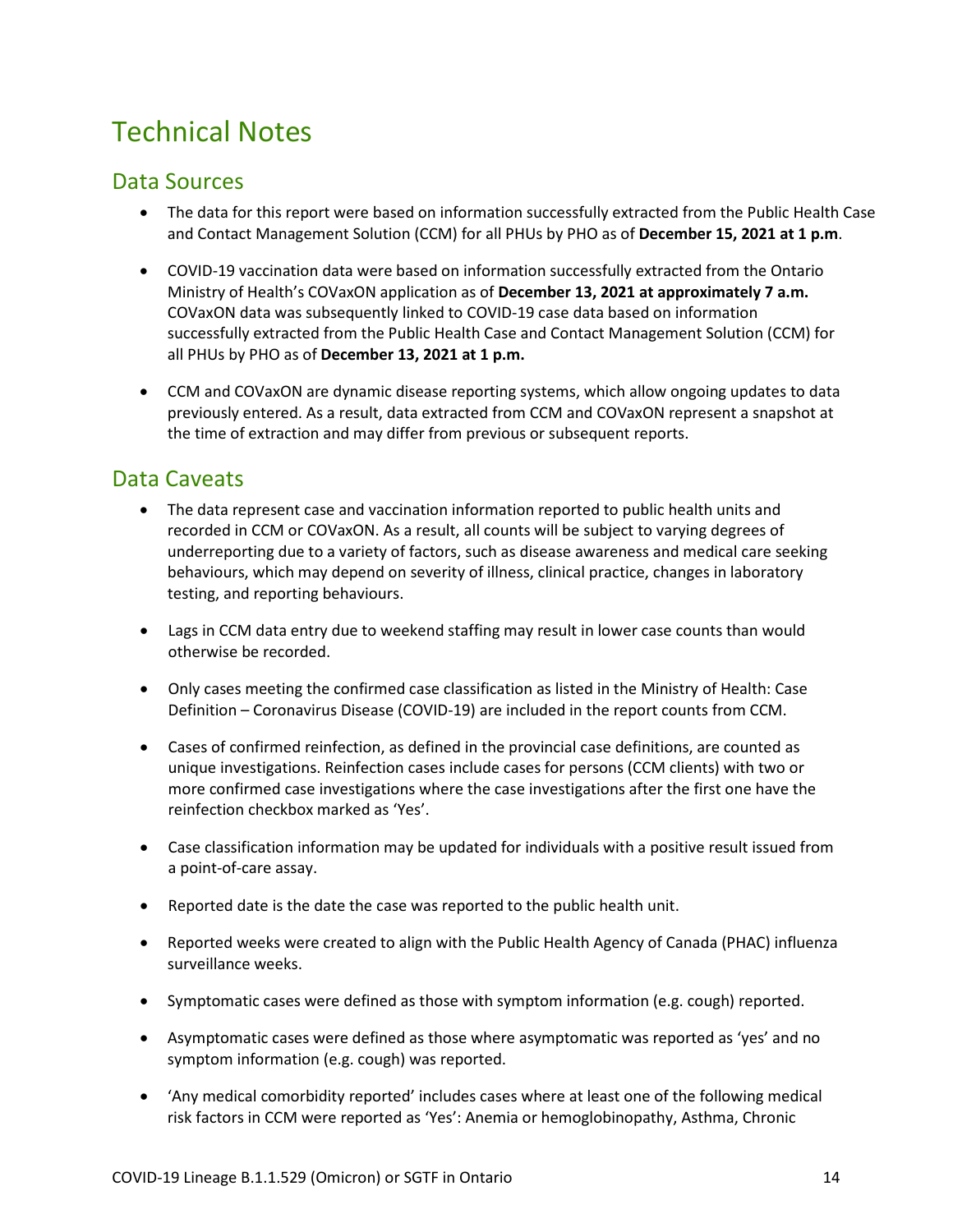obstructive pulmonary disease, Cardiovascular disease, Cancer, Diabetes, Immunocompromised, Liver disease, Neurologic disorder, Obesity, Postpartum, Pregnant, Renal disease, Tuberculosis, Chronic illness/underlying medical condition, Other.

- Medical co-morbidities are likely to be underreported in CCM.
	- The data are collected and recorded by public health units. Information was not linked to health administrative databases containing co-morbidity information.
	- Co-morbidity data may be self-reported by the cases or their proxies to the public health units and may not be confirmed or reported by a health care provider.
	- Cases categorized under 'no co-morbidity' likely include cases with an existing medical comorbidity but the information was either not collected, reported to public health units or recorded in CCM.
- Hospitalization includes all cases for which a hospital admission date was reported or hospitalization/ICU was reported as 'Yes' at the time of data extraction. It includes cases that have been discharged from hospital as well as cases that are currently hospitalized. Emergency room visits are not included in the number of reported hospitalizations.
- ICU admission includes all cases for which an ICU admission date was reported at the time of data extraction. It is a subset of the count of hospitalized cases. It includes cases that have been treated or that are currently being treated in an ICU.
- Orientation of case counts by geography is based on the permanent health unit. This is equivalent to the diagnosing health unit (DHU) in iPHIS. DHU refers to the case's public health unit of residence at the time of illness onset and not necessarily the location of exposure. Cases for which the DHU was reported as MOH (to signify a case that is not a resident of Ontario) have been excluded from the analyses.
- Male/Female information presented in this report are sourced from the Sex field in CCM and are intended to represent sex assigned at birth.
- Likely source of acquisition is determined by examining the epidemiologic link and epidemiologic link status fields in CCM. If no epidemiologic link is identified in those fields the risk factor fields are examined to determine whether a case travelled, was associated with a confirmed outbreak, was a contact of a case, had no known epidemiological link (sporadic community transmission) or was reported to have an unknown source/no information was reported. Some cases may have no information reported if the case is untraceable, was lost to follow-up or referred to FNIHB. Cases with multiple risk factors were assigned to a single likely acquisition source group which was determined hierarchically in the following order:
	- For cases with an episode date *on or after* April 1, 2020: Outbreak-associated > close contact of a confirmed case > travel > no known epidemiological link > information missing or unknown.
	- For cases with an episode date *before* April 1, 2020: Travel > outbreak-associated > close contact of a confirmed case > no known epidemiological link > information missing or unknown.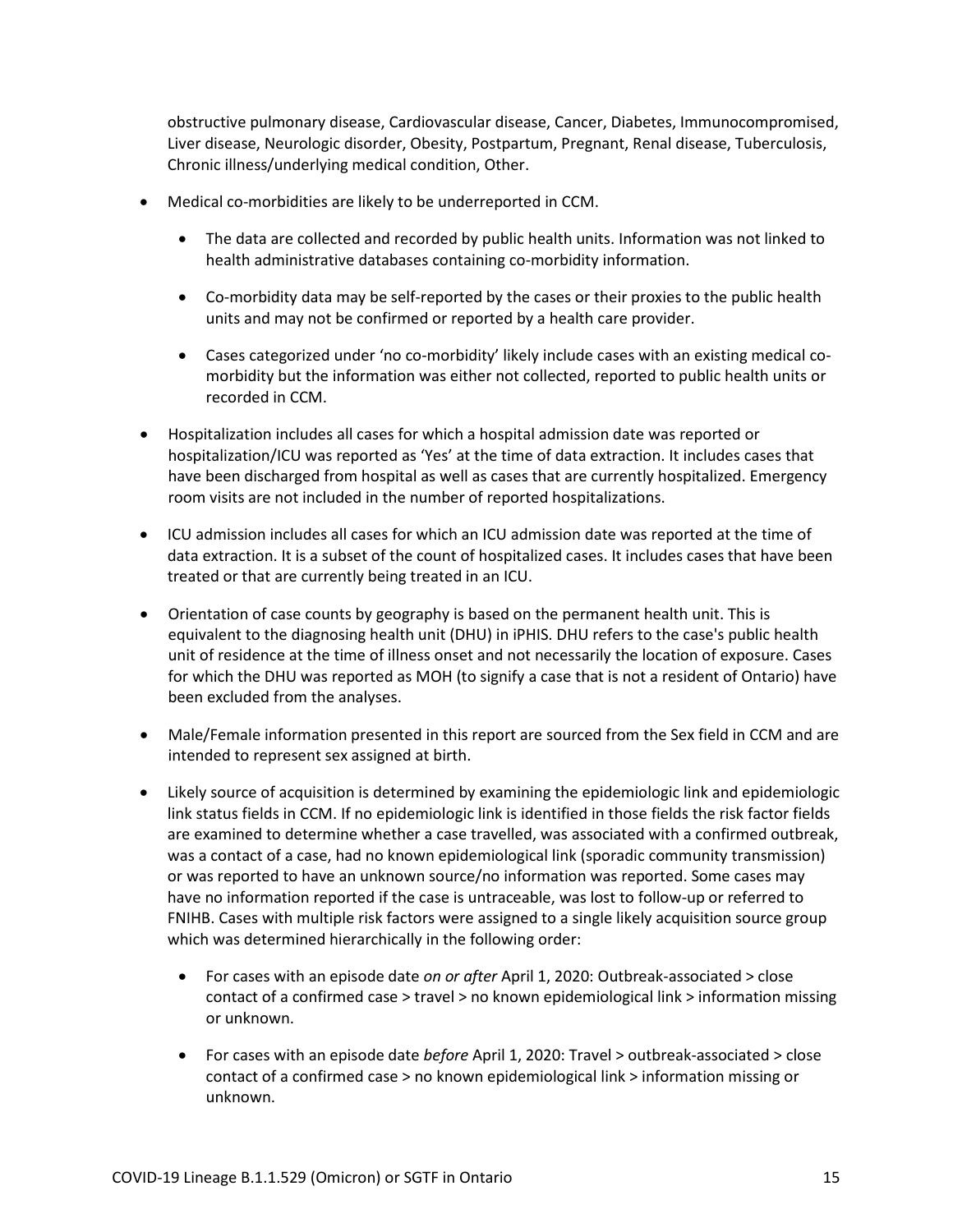- Deaths are determined by using the outcome field in CCM. Any case marked 'Fatal' is included in the deaths data. The CCM field Type of Death is not used to further categorize the data.
	- If the date of death is missing the outcome date field is used as a proxy for cases marked as 'Fatal' in the outcome field.
- COVID-19 cases from CCM for which the Classification and/or Disposition was reported as ENTERED IN ERROR, DOES NOT MEET DEFINITION, IGNORE, DUPLICATE, or any variation on these values have been excluded. The provincial case count for COVID-19 may include some duplicate records, if these records were not identified and resolved.
- Ongoing outbreaks are those that are reported in CCM as 'Open' and without a 'Declared Over Date' recorded. Closed outbreaks are 'Closed' or have a 'Declared Over Date' recorded in CCM or where the outbreak start date (determined by the onset date of first case, or if missing the reported date, or if missing the created date) is more than 5 months from the current date, even for outbreaks where the outbreak status value selected in CCM is 'OPEN'.
- Outbreaks are declared by the local medical officer of health or their designate in accordance to the Health Protection and Promotion Act and criteria outlined in Ministry guidance documents.
- 'Cases associated with school outbreaks' includes cases that are linked to an outbreak, by school classification type (Elementary, Elementary/Secondary, Secondary, Post-Secondary), that met the definition of a school outbreak as per the Ministry of Health's[: COVID-19 Guidance:](http://www.health.gov.on.ca/en/pro/programs/publichealth/coronavirus/docs/COVID-19_school_outbreak_guidance.pdf)  School Case, [Contact and Outbreak Management.](http://www.health.gov.on.ca/en/pro/programs/publichealth/coronavirus/docs/COVID-19_school_outbreak_guidance.pdf)
- School classification types are defined by the Ministry of Education.
	- Elementary/Secondary schools include public or private schools educating children in a combination of elementary and secondary grades (e.g., Kindergarten to Grade 8, Grades 9 to 12, and Kindergarten to Grade 12).
- Public Health Ontario conducts testing and genomic analyses for SARS-CoV-2 positive specimens using the criteria outlined in PHO's SARS-CoV-2 (COVID-19 Virus) Variant of Concern (VoC) S [Screening and Genomic Sequencing for Surveillance.](https://www.publichealthontario.ca/en/laboratory-services/test-information-index/covid-19-voc)
	- As of December 6, 2021 all eligible COVID-19 PCR-positive specimens in Ontario will be screened for S-gene target failure (SGTF) as a marker for the Omicron variant.
- Lineage nomenclature is dynamic. PANGO lineage naming and assignment may change from previous reports as more samples are sequenced and analyzed.
- Variant status may be updated based on scientific evidence. Variants designated as a VOC in Canada is available on the Public Health Agency of Canada's [SARS-CoV-2 variants: National](https://www.canada.ca/en/public-health/services/diseases/2019-novel-coronavirus-infection/health-professionals/testing-diagnosing-case-reporting/sars-cov-2-variants-national-definitions-classifications-public-health-actions.html)  [definitions, classifications and public health actions](https://www.canada.ca/en/public-health/services/diseases/2019-novel-coronavirus-infection/health-professionals/testing-diagnosing-case-reporting/sars-cov-2-variants-national-definitions-classifications-public-health-actions.html) webpage.
- The laboratory detection of a variant of concern is a multi-step process. Samples that test positive for SARS-CoV-2 and have a cycle threshold (Ct) value ≤30, may then undergo genomic analyses to identify the VOC lineage.
- Includes all confirmed COVID-19 cases with a lineage of B.1.1.529 (Omicron) identified by genomic analysis or if missing lineage information screened for and identified as having S-gene target failure (SGTF) and reported in CCM as of the extraction time.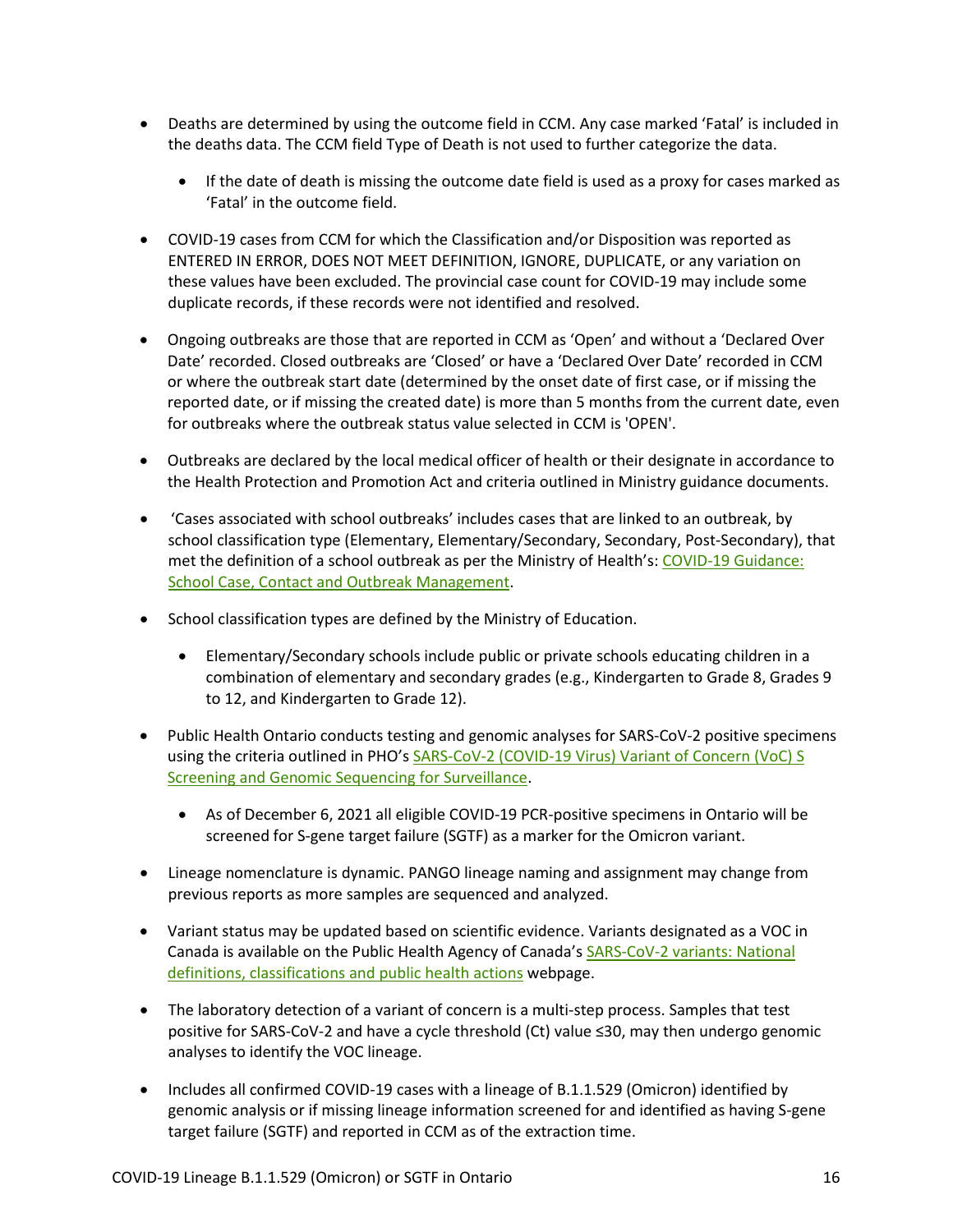- Interpret the VOC trends with caution due to the varying time required to complete genomic analysis following the initial positive test for SARS-CoV-2.
- Due to the nature of the genomic analysis, test results may be completed in batches.
- Data for calculating the cumulative case counts uses data from the Investigation Lineage and Investigation Mutation fields only. Changes to the VOC testing algorithm may impact counts and trends.
- If a VOC is identified through genomic analysis cases initially classified as a mutation may be updated and moved to the appropriate lineage (e.g.B.1.1.529)

### Data Caveats and Methods: COVaxON

- Linking COVaxON and CCM data is dependent on availability of personal identifiers reported in both databases. For example, if a client was reported in both COVaxON and CCM, but personal identifiers (e.g. such as health card number, date of birth) were not available, then sufficient information would not have been available to identify the client and the client would not have been included in the linkage.
- Methods for processing COVaxON vaccine uptake data are described in the Technical Notes of the PHO surveillance report[, COVID-19 Vaccine Uptake and Program Impact in Ontario.](https://www.publichealthontario.ca/-/media/documents/ncov/epi/covid-19-vaccine-uptake-ontario-epi-summary.pdf?la=en)
- Cases that received one or more doses of a non-Health Canada authorized vaccine are excluded from post-vaccination case counts.
- The following definitions, were used to describe COVID-19 infection following vaccination. Note: These definitions are subject to change.
	- **Unvaccinated case:** Confirmed COVID-19 cases with no evidence of having received a valid COVID-19 vaccine dose following data linkage between CCM and COVAXON, as well as cases that are not yet protected from vaccination (0 to 13 days following the first dose of a Health Canada authorized COVID-19 vaccine) as this time period from vaccination is not sufficient to develop immunity, therefore these cases are not considered protected from vaccination.
	- **Partially vaccinated case:** Cases with a symptom onset date that was 14 or more days following the first dose of a 2-dose series of a Health Canada authorized COVID-19 vaccine or 0 to <14 days after receiving the second dose of a 2-dose Health Canada authorized COVID-19 vaccine series. This time period from vaccination may be sufficient to develop some degree of immunity, but these cases are not considered fully protected as they have not yet received the second dose or have only recently received the second dose.
	- **Breakthrough (i.e., fully vaccinated) case:** Cases with a symptom onset date that was 14 or more days following receipt of the second dose of a 2-dose series of a Health Canada authorized COVID-19 vaccine, 14 or more days following the first dose of a Health Canada authorized COVID-19 vaccine product with a 1-dose schedule, or 0 to <14 days after receiving the third dose of a Health Canada authorized COVID-19 vaccine. These cases are considered fully protected from vaccination, however, as vaccine effectiveness is not 100%, it is expected that a small number of cases will occur among fully vaccinated individuals.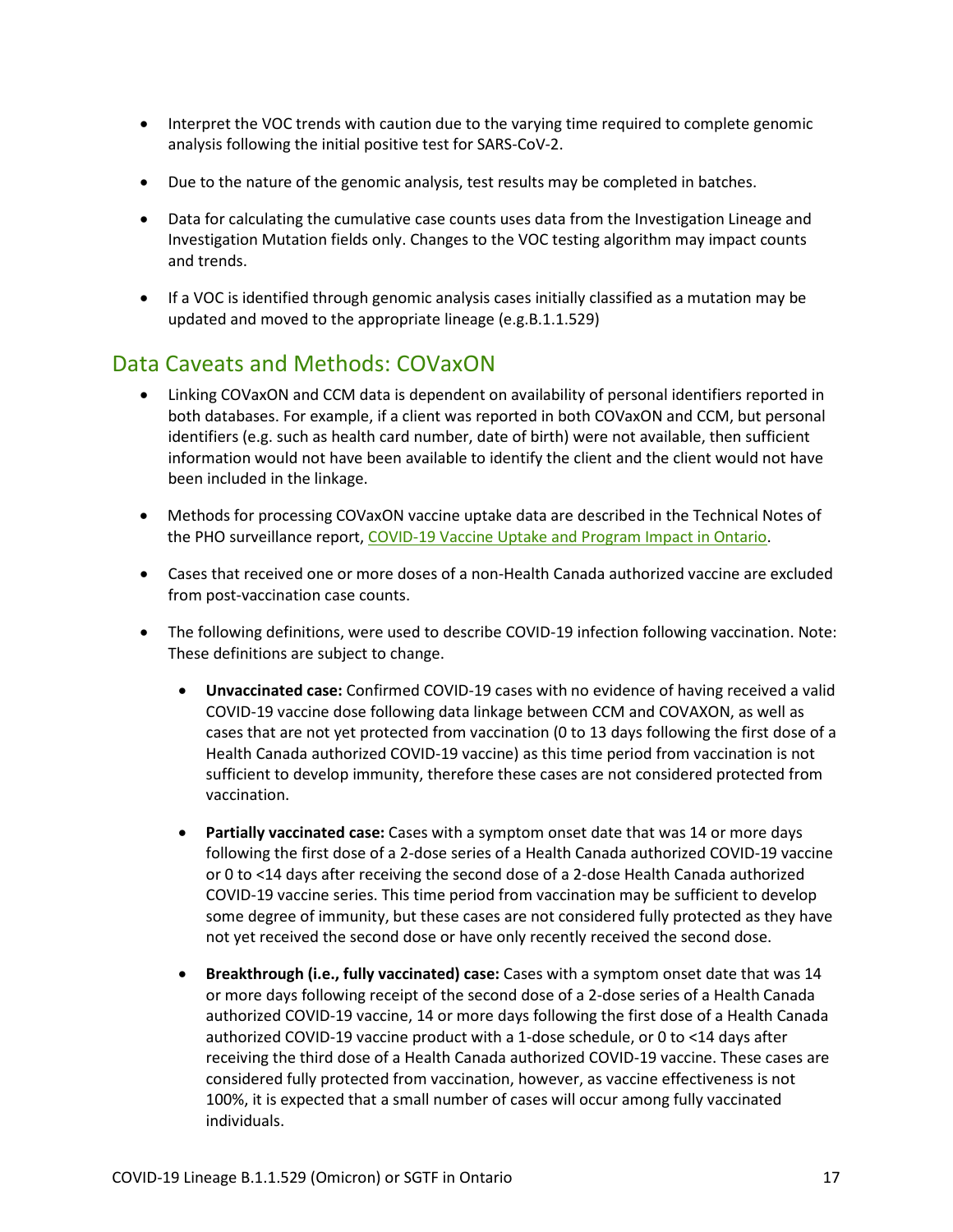- **Post-dose 3 cases (i.e. cases following a third dose):** Cases with a symptom onset date that was 14 or more days following the receipt of a third dose of a Health Canada authorized COVID-19 vaccine, following two doses of Health Canada authorized COVID-19 vaccine products. The third dose is recommended to complete a primary series for select immunocompromised individuals and as a booster for waning immunity in select populations, including older adults.
- For additional information and technical notes related to COVID-19 infection following vaccination, please refer to PHO's [Confirmed Cases of COVID-19 Following Vaccination in Ontario.](https://www.publichealthontario.ca/-/media/documents/ncov/epi/covid-19-epi-confirmed-cases-post-vaccination.pdf?sc_lang=en)

### Appendix A

<span id="page-17-0"></span>**Table 1A. Reported weeks and date ranges that align with the Public Health Agency of Canada (PHAC) influenza surveillance weeks**

| <b>Reported Week</b> | <b>Start date</b> | <b>End date</b> |
|----------------------|-------------------|-----------------|
| 44                   | 31-Oct-21         | 06-Nov-21       |
| 45                   | 07-Nov-21         | 13-Nov-21       |
| 46                   | 14-Nov-21         | 20-Nov-21       |
| 47                   | 21-Nov-21         | 27-Nov-21       |
| 48                   | 28-Nov-21         | 04-Dec-21       |
| 49                   | 05-Dec-21         | 11-Dec-21       |